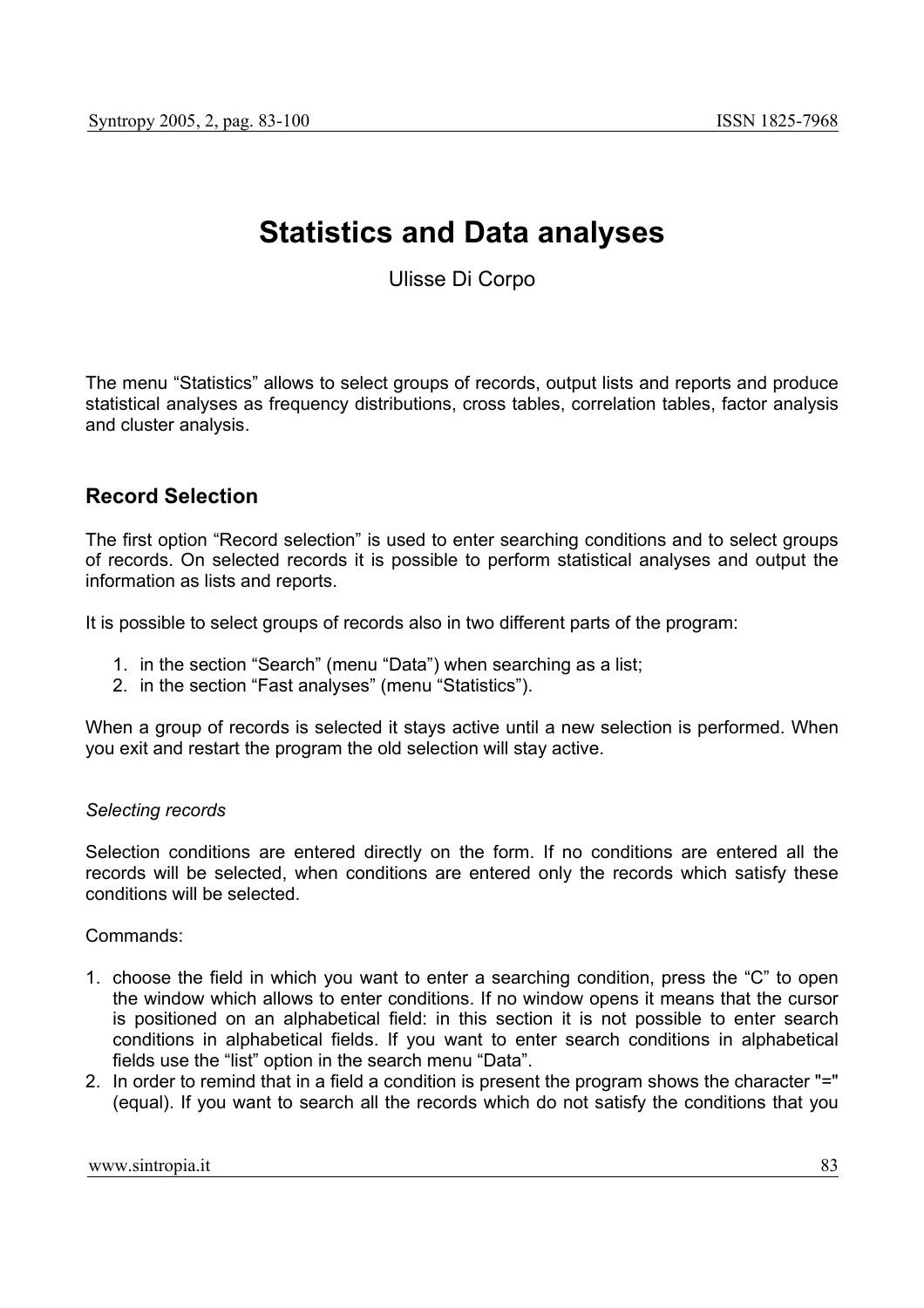have entered press the key "#" or "=", and the character "#" will be shown.

- 3. If you want to see some very essential distributions, press the key "S", the program will answer with "St", to remind that counting will be performed.
- 4. If you want to use a quantitative variable as unit, select it and press the key "Q". In order to remind that the variable has been selected as a unit the character Q will be shown. Remember to enter a condition, on the quantitative variable, that only records with values from 0 onwards will be selected.

Below the menu line you will see the following command line:



- The first button "?" opens the content of the help relative to this section;
- The second button "Cancel" opens the window "Cancel" which allows to cancel all the conditions entered in the form and all the fields in which "statistics" (distributions) will be shown. If the form is big it can be good practice to cancel conditions, using this option, before you start a new search.
- When you press the button "Search" the search window will be shown. Usually the option "Start SEARCH" is used. If you want to add a new search to an already existing selection use "Add SEARCH", if you want to Open an already existing search use the option "Open SEARCH", in this case the existing selection will be intersected (AND) to the opened search. The last option "Reads Sintropia-AS file" allows to open a territorial selection performed with the geographical software Sintropia-AS. Once a search is performed it is possible to show the distributions relative to fields previously selected with the key "S" (marked with "St") using the key "D" (distribution).
- Once a search ha been performed it is possible to save it using the button "Save". A window is shown which shows 3 different save options, the first one "Search" saves the search result, the second one "Conditions" saves the search conditions, the third one "Territory" saves the territorial distributions which can be opened by Sintropia-AS and shown as maps.
- Using the button "Open" it is possible to open previously saved searches, conditions, and results of territorial analysis performed with Sintropia-AS.





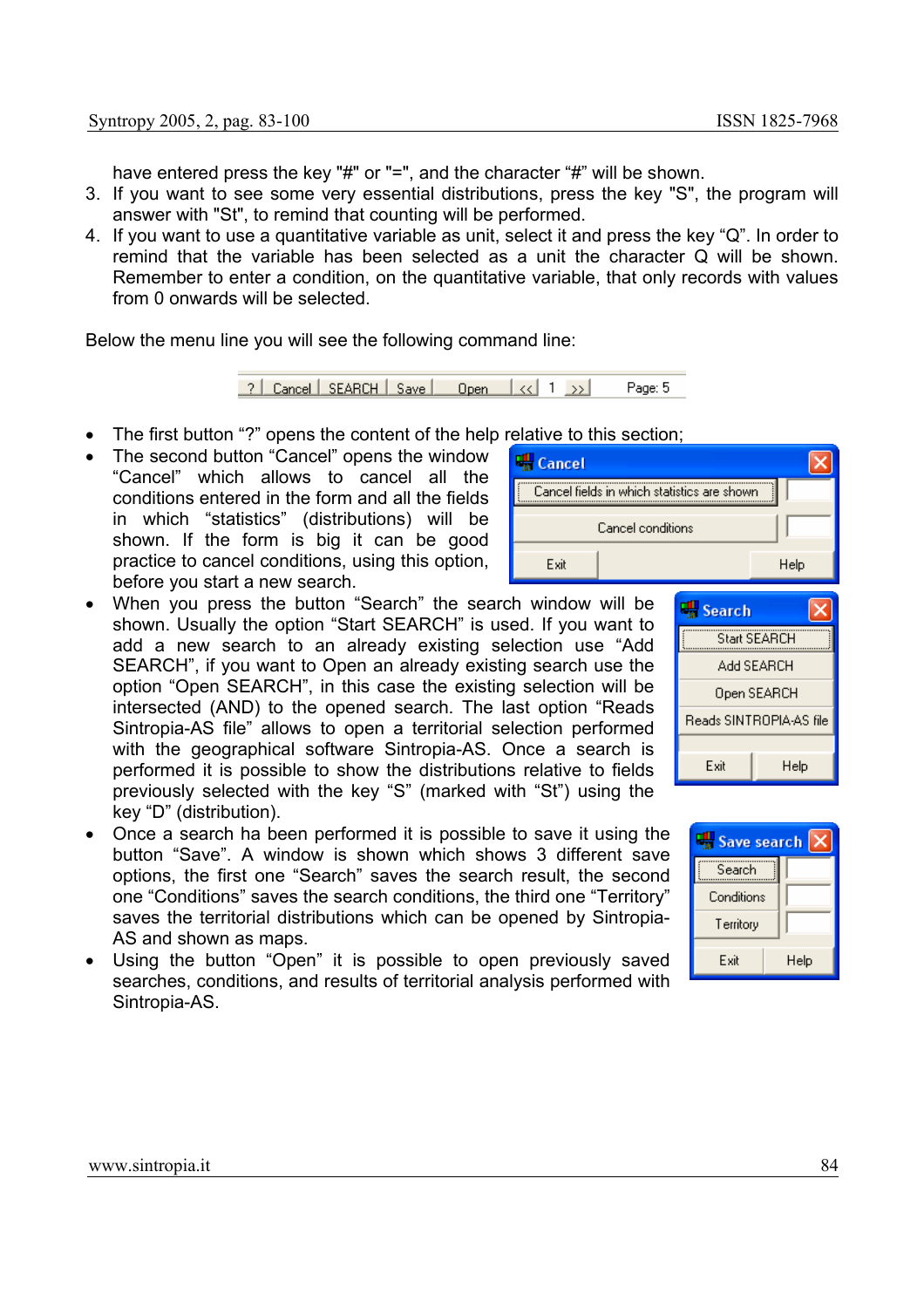## **Lists**

This section allows to produce lists of the selected records. The command line is:

2 | Format | List | Show list | Sort Page: 5 Cancel | Labels | Merge |

Exit

- The first button "?" opens the help relative to this section.
- The second button "Format" opens a window which allows to define which fields to output and their format. The button "Create format" creates a format with all the fields which you can Edit using the button Edit*.*
- The third button "List" allows to produce lists, which will be saved in the file Lista.TXT (in the folder of the program). Lists can be produced using alphabetical orders or sequential orders. Alphabetical orders are produced using the button "Sort".
- The fourth button "Show list" shows the file Lista.TXT. It is important to note that when you select a line the program goes to the corresponding record in "Data Entry" mode.
- The button "Sort" shows the window "Sort". Choose a field using the key "O", the program will answer marking the field "O" enter the Sort menu an press the button "Alphabetical sort". When the number of records is high it can be useful to segment the sorting process. The default value is 1. If sorting time is high, or problems are encountered just increase the sorting segmentation value. Alphabetical sorting treats differently capital and small characters.





• The button "Cancel" cancels the field which has been selected for alphabetical sorting.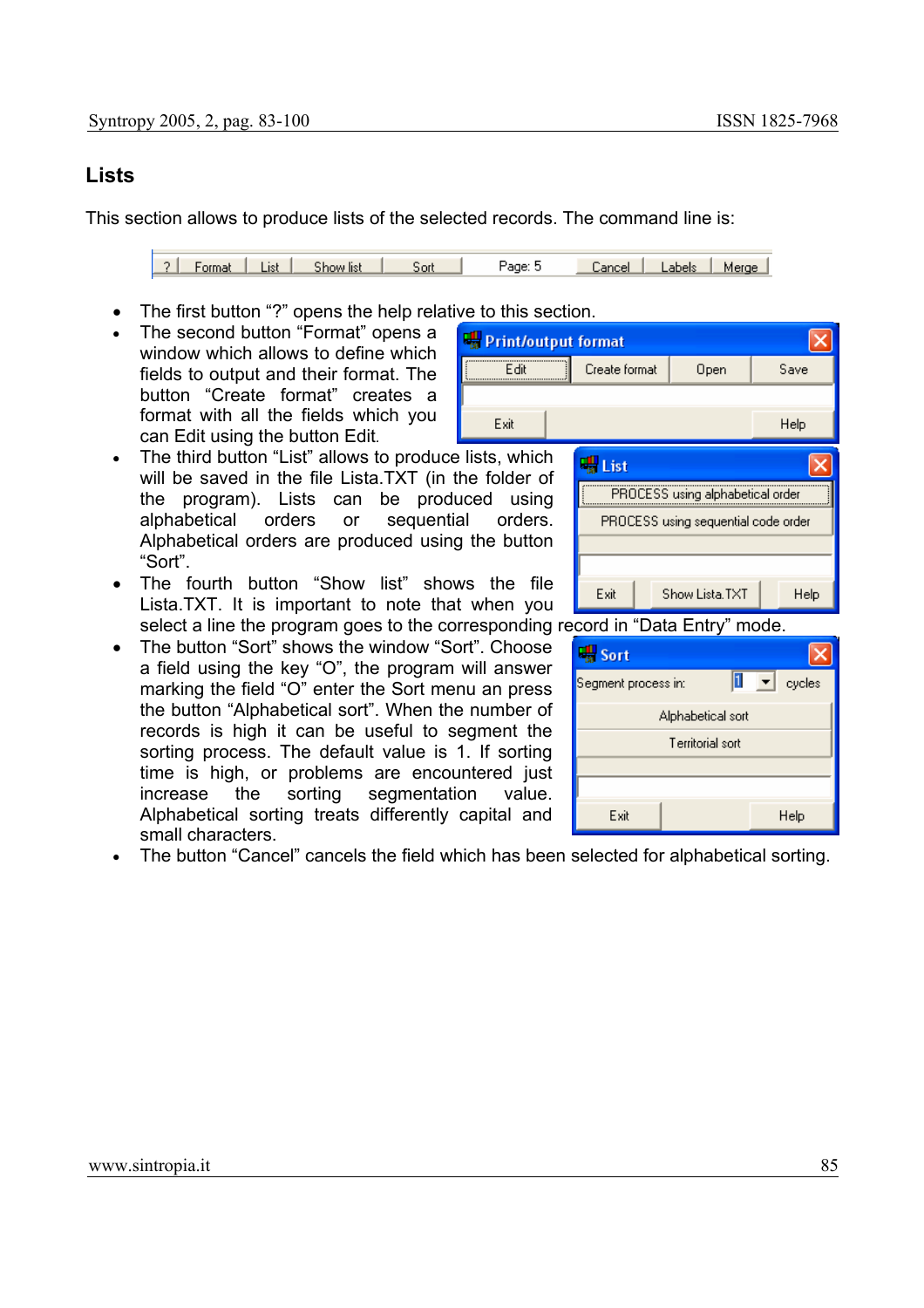### **Analyses**

Sintropia-DS offers two types of analyses, traditional and fast. Fast analyses require that the translation grids has been prepared using traditional data analyses. So traditional data analyses are preliminary to fast analyses.

#### **Data analyses**

Sintropia-DS processes data using a virtual record in which all data are translated into dichotomic variables (Yes/No). The grid tells how to translate data into dichotomic variables. Data analyses require the existence of the grid and it is not possible to access them if the grid has not been created.

#### *Dichotomic variables*

Dichotomic variables (Yes/No, True/False, Present/Absent) are the simplest form of measure. Any type of information, qualitative or quantitative, can be translated in one or more

dichotomic variables. With dichotomic variables is possible to merge together information of any type: quantitative and qualitative, nominal, ordinal, integer and real.

Analyses based on dichotomic variables allow to study the most complex natural phenomena, in a similar way to what happens with computer where starting from the bit of information (true/false) it is possible to reproduce the most complex situations.

### *How information is translated into dichotomic variables*

Information can have the form of:

- 1. nominal variables;
- 2. ordinal variables;
- 3. integer variables;
- 4. real variables.

These 4 types of variables vary according to the mathematical operations which can be performed on them:

1. in the case of nominal variables the value is a modality, for example "Italy", "France", "Germany". With nominal variables it is possible only to count the occurrences of the modality.

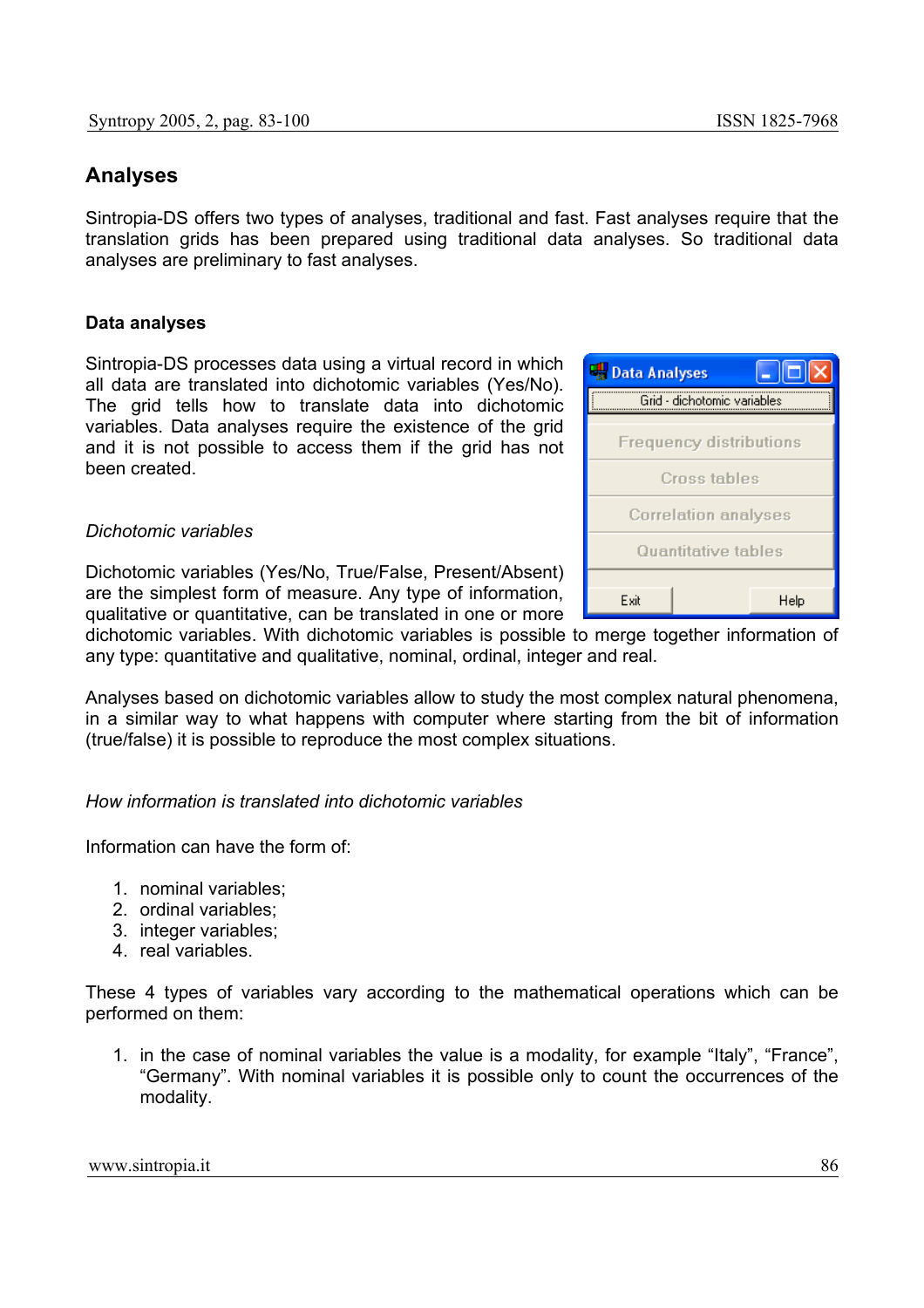- 2. In the case of ordinal variables the value is a sequence: "First", "Second", "Third"; "Elementary education", "High School", "University". It is possible to divide the sequence into high and low, for example "high education", "low education", or treat each value as a modality (nominal variable).
- 3. Integer variables (or equal interval variables), for example temperature: 1 degree Celsius, 2 degrees, 3 degrees Celsius. It is possible to say that the distance between 1 and 2 degrees is the same distance that exists between 2 and 3 degrees. Integer values add the possibility of adding and subtracting values. In this way it is possible to calculate mean values and deviations.
- 4. Real variables differ from integers because their 0 value coincides with the absolute 0. For example using Celsius degrees it is incorrect to say that 2 degrees is twice as much temperature as 1 degree. This because absolute 0 degrees does not correspond to 0 degrees Celsius, absolute zero is equal to -273 degrees Celsius. Real variables add the possibility of using divisions and multiplications.

Translation into dichotomic variables:

- in the case of nominal variables, the single modality (for example "Italy") can become a dichotomic variable: yes/no Italy.
- In the case of ordinal variables it is possible to use each modality as a dichotomic variable, but it is also possible to translate the information in the form high/low.
- In the case of integer and real variables it is necessary to find cut-off points. It often happens that the aim of the study is to find the best cut-off points, those which increase correlation values with key variables. For example which is the cut-off between healthy values and pathological values? Dichotomic variables allow to test not only the existence of correlations, but which cut-off point optimize correlations.

## **Translation grid**

Sintropia-DS creates automatically the grid starting from the file Scheda.Txt. To create the grid just press the button "Create grid".

It is usually necessary to edit the grid which has been created automatically. Each line of the grid defines a dichotomic variable. A line is formed of a label, the number of the field, the interval which sets the dichotomic variable true, and of other information which tell if the variable is the first one of an item (group), if it is part of a multiple answers item, if it is the first variable of a synoptic table, if percentages have to use a filter variable as totals.

| Grid                                                     |                                            |           |  |                            |  |
|----------------------------------------------------------|--------------------------------------------|-----------|--|----------------------------|--|
|                                                          | Dichotomic variable grid:                  |           |  |                            |  |
| Create grid                                              |                                            | Edit grid |  |                            |  |
| Diagnostics                                              |                                            |           |  | Show grid with line number |  |
|                                                          | <b>Heading of tables:</b><br>Edit headings |           |  | Renumbers                  |  |
| Quantitative variable grid:<br>Creates grid<br>Show grid |                                            |           |  |                            |  |
|                                                          |                                            |           |  |                            |  |
| Exit                                                     |                                            |           |  | Help                       |  |

www.sintropia.it 87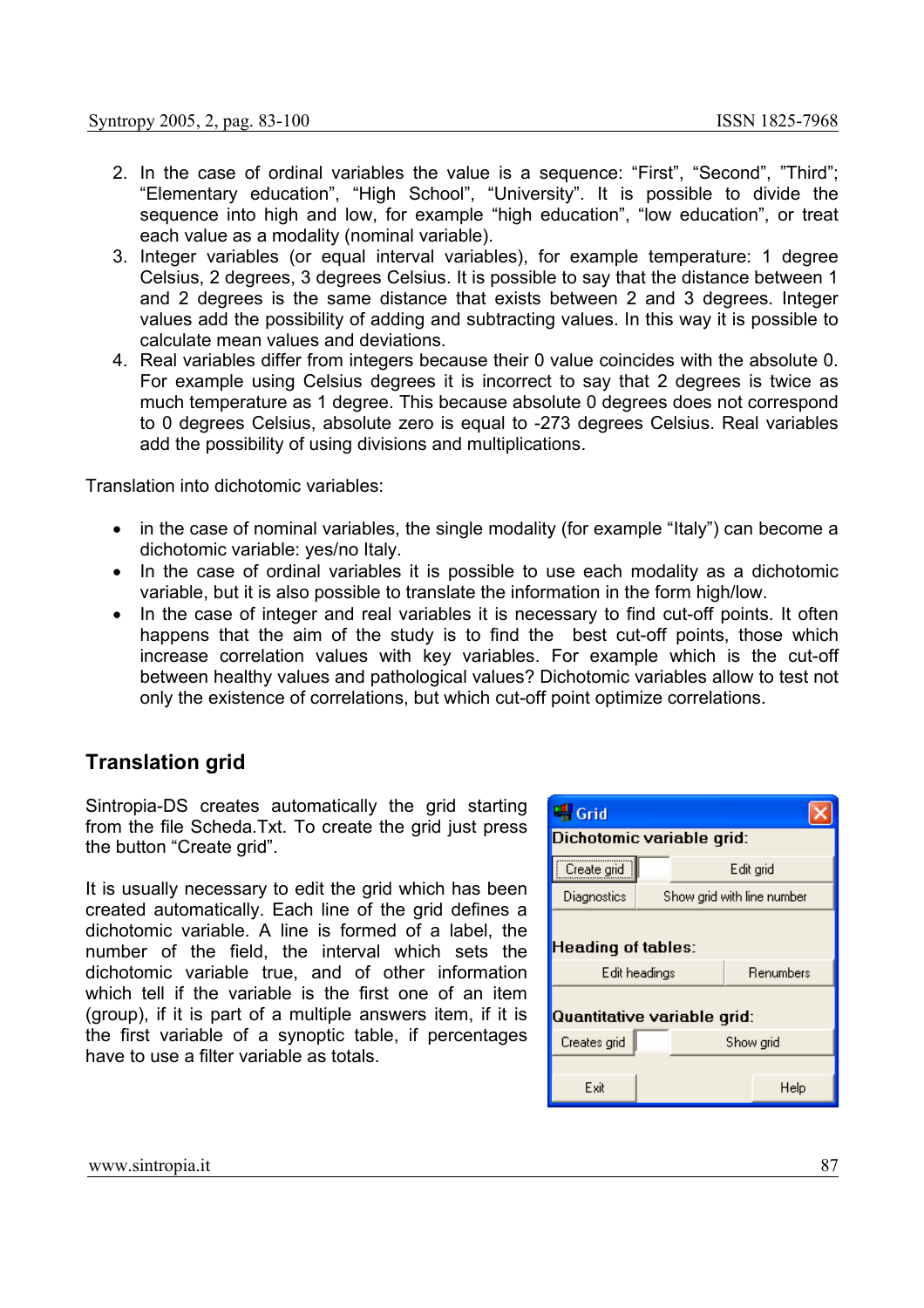Example:

1. Active\*1=1,1;G0S0 1. Canceled\*=2,2; 1.  $MR*=0, 0;$ 

The first dichotomic variable "**1. Active**" refers to field number 1 (**\*1**), and it is true if values go from 1 to 1 (**1,1;**). It is the first variable of an item (**G**) it is not taken from a multiple answer item (**0**, otherwise the number of answers would appear), it is not part of a synoptic table (**S**, otherwise the small character s would be used), it does not refer to a filter variable (**0**).

The second variable "**2. Cancelled**" refers to the same variable (for this reason the number is not repeated), the interval is (**2,2;**), it is not the first variable of a group.

The third dichotomic variable "**1. MR**" is relative to the missing answer. With coded answers (which refer to lists) the missing answer is zero, while with quantitative variable the missing answer is -32,000 and with long quantitative variables -9,999,999.

The grid file is saved in the same folder of the archive in a text file named "*grl-sch.txt*". The headings file is saved in a file named "*tin-sch.txt*". When you work on the grid you might want to cancel entire items, for example you don't want the list of the provinces. If variables are erased from the grid they must also be erase from the headings. Heading are organized in the following way:

nnn <- progressive number of the heading

xxxxxxxxxxxxxxxxxx <- text (it can take more lines)  $III <$ - end

 $001$ 

For example:

| 1. Record status:<br>111<br>002 |
|---------------------------------|
| 2. Date:<br>111<br>003          |
| 3. Sex:<br>111<br>004           |
| 5. Geographical area:<br>111    |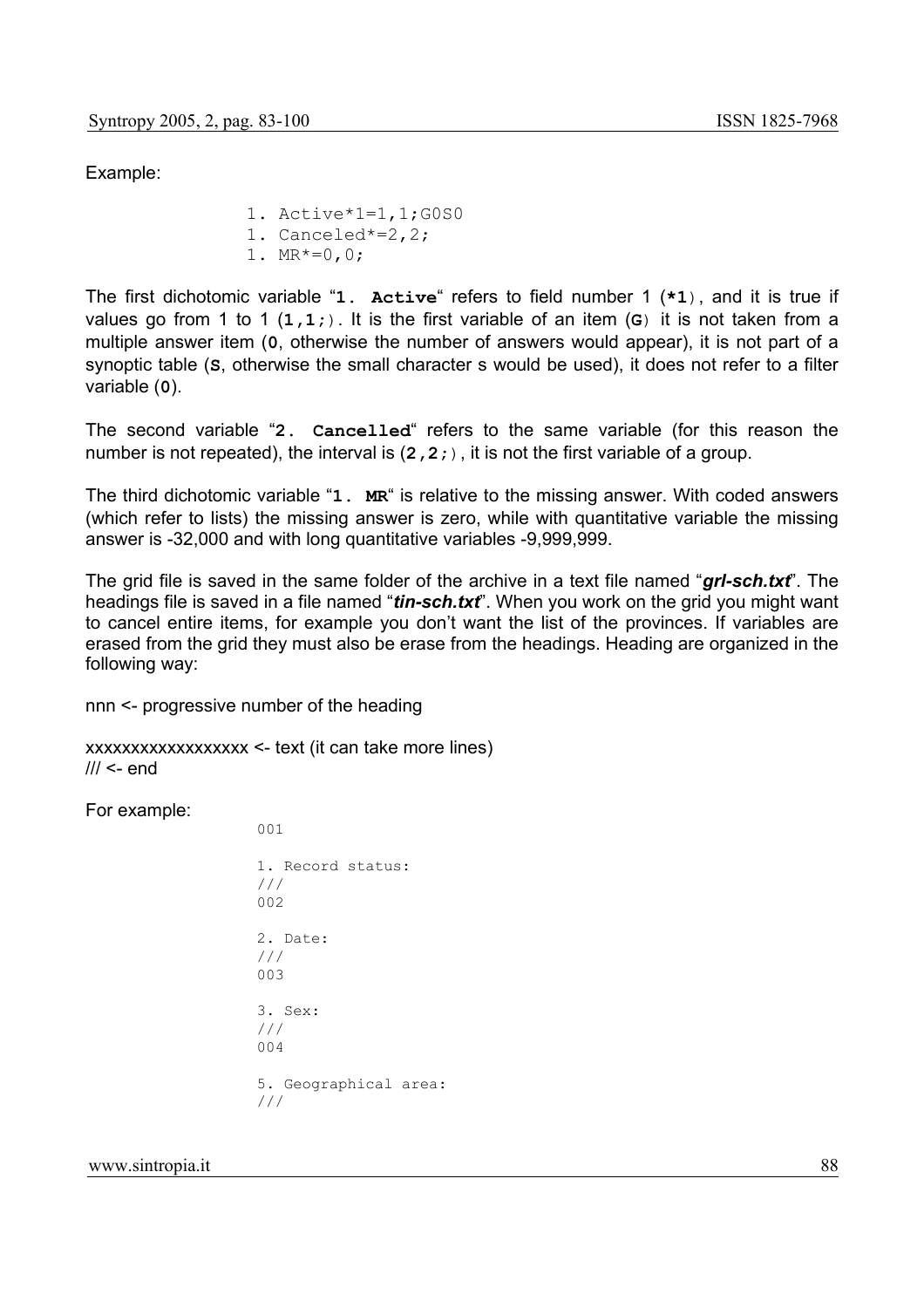When you cancel or add a heading it is necessary to renumber them. For this purpose it is possible to use the button "renumbers".

When *grl-sch.txt* file exceeds 32k (32,000 characters) it is necessary to use a word processor and save as a text file. Word of Microsoft often adds special characters which interfere with Sintropia-DS, and does not allow to share open files with other programs, so it usually is more convenient to use Wordpad.

Editing the file *grl-sch.txt* you might make some mistakes, as forgetting a comma, etc. The button diagnostics finds out these errors. It is good habit to use this option before moving to data analyses.

#### *Quantitative variables grid*

With quantitative variables it is possible to calculate sums, average value and deviation. The grid is very simple, the first value is relative to the field, the second to the label, the third to the status (synoptic table and beginning of a group). "S" marks the start of a synoptic table, s the continuation and G the beginning of a group. For example:

```
33*doctors *SG 
34*nurses *s 
35*volunteers *s
```
## **Frequency distributions**

Select the lines, process, and show the results. It is also possible to produce frequency distributions weighting each record, for example with population loadings. Options:

- Headings: dichotomic variables are usually grouped according to items and fields. For example: Sex, Geographical area, etc*.*
- Omit empty lines. When records are few but variables are numerous it is easy to have empty lines (where frequency equals to zero)*.*
- % cumulated. When dichotomic variables are taken from nominal variables, percentages are usually calculated comparing frequencies with the total; but when dichotomic variables originate from ordinal or quantitative variables, it can be interesting to show cumulated percentages*.*

|                           | <b>For</b> Frequency distributions |                       |      |  |
|---------------------------|------------------------------------|-----------------------|------|--|
| 178                       | lines -<br>selected                |                       |      |  |
|                           |                                    | quantitative variable |      |  |
|                           | PROCESS                            |                       |      |  |
|                           | $\overline{\mathsf{v}}$ headings   |                       |      |  |
|                           | omit empty lines                   |                       |      |  |
|                           | % cumulated                        |                       |      |  |
| tabulator between columns |                                    |                       |      |  |
|                           | Exit                               | Show                  | Help |  |

• Tabulator between columns. When the output will use characters different from courier it can be useful to separate columns using tabulators*.*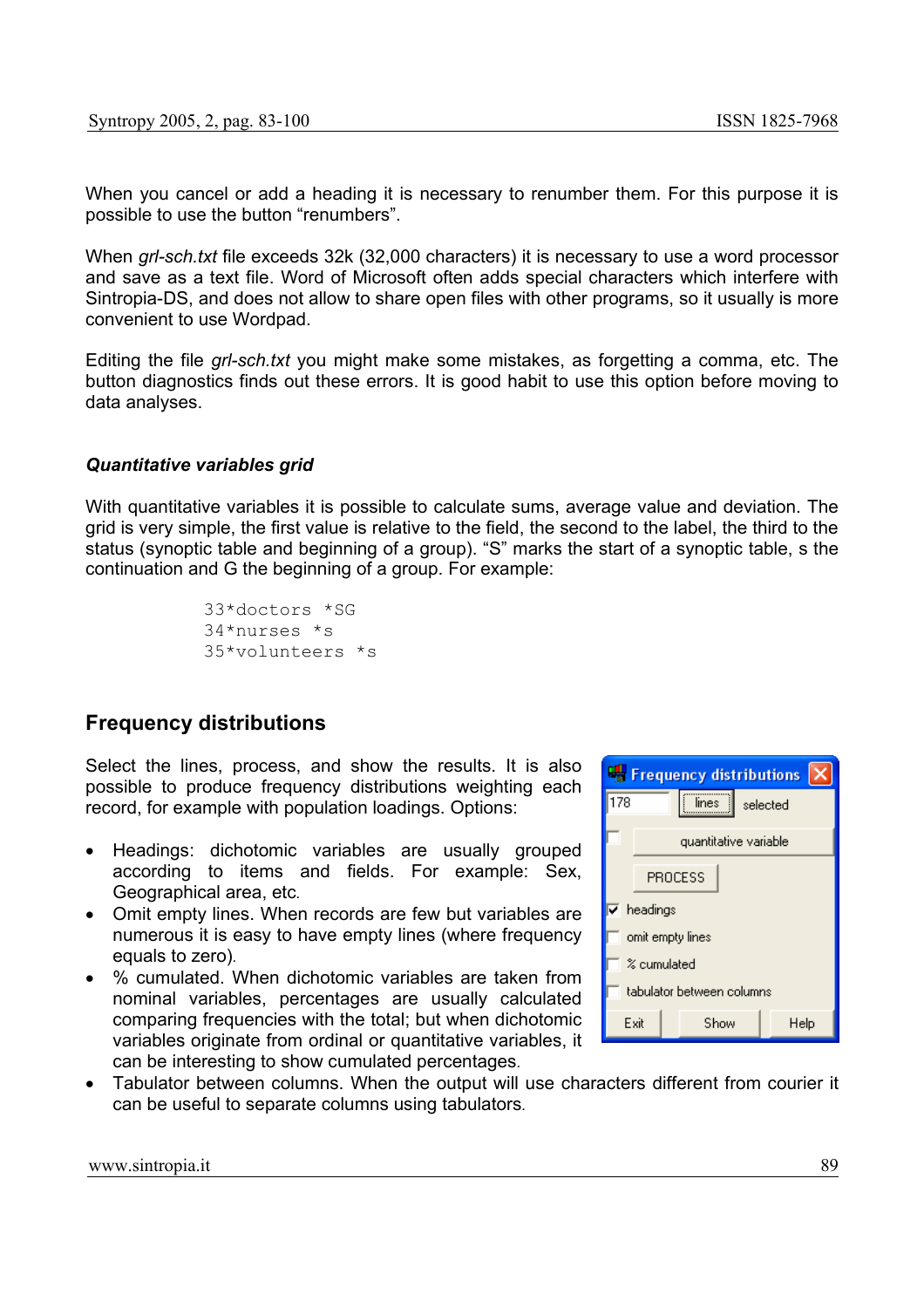#### *Selection of lines*

This options allows to select dichotomic variables by:

- *Selecting them directly with the mouse;*
- *Using the shift key combined with vertical arrows keys;*
- *Choosing the heading and pressing the Select or Cancel button;*
- *Using the Cancel All or Select All buttons at the end of the window..*

Usually all dichotomic variables are selected, but in some cases only a particular subset of variables is required, and selecting can take time, for this reason it is possible to save and open selections, using the "Save" and the "Open" buttons.



### **Cross tables**

In order to produce cross tables it is necessary to select lines and columns. It is possible to produce cross tables weighting each record, for example with population loadings. The options present in this window are:

- Headings: dichotomic variables refer to items, fields, and are usually grouped according to these fields. For example: Sex, Geographical area, etc*.*
- Omit empty lines. When records are few but variables are numerous it is easier to read tables in which empty lines (where frequency equals to zero) are omitted*.*
- Column percentages. The primary aim of cross tables is that of comparing columns in order to find differences/relations among variables. Usually these comparisons are carried out on columns percentages values*.*
- Line percentages. Also row percentages allow to compare variables, it is though common to use column percentages.
- Total percentages are rarely used, but in some case it

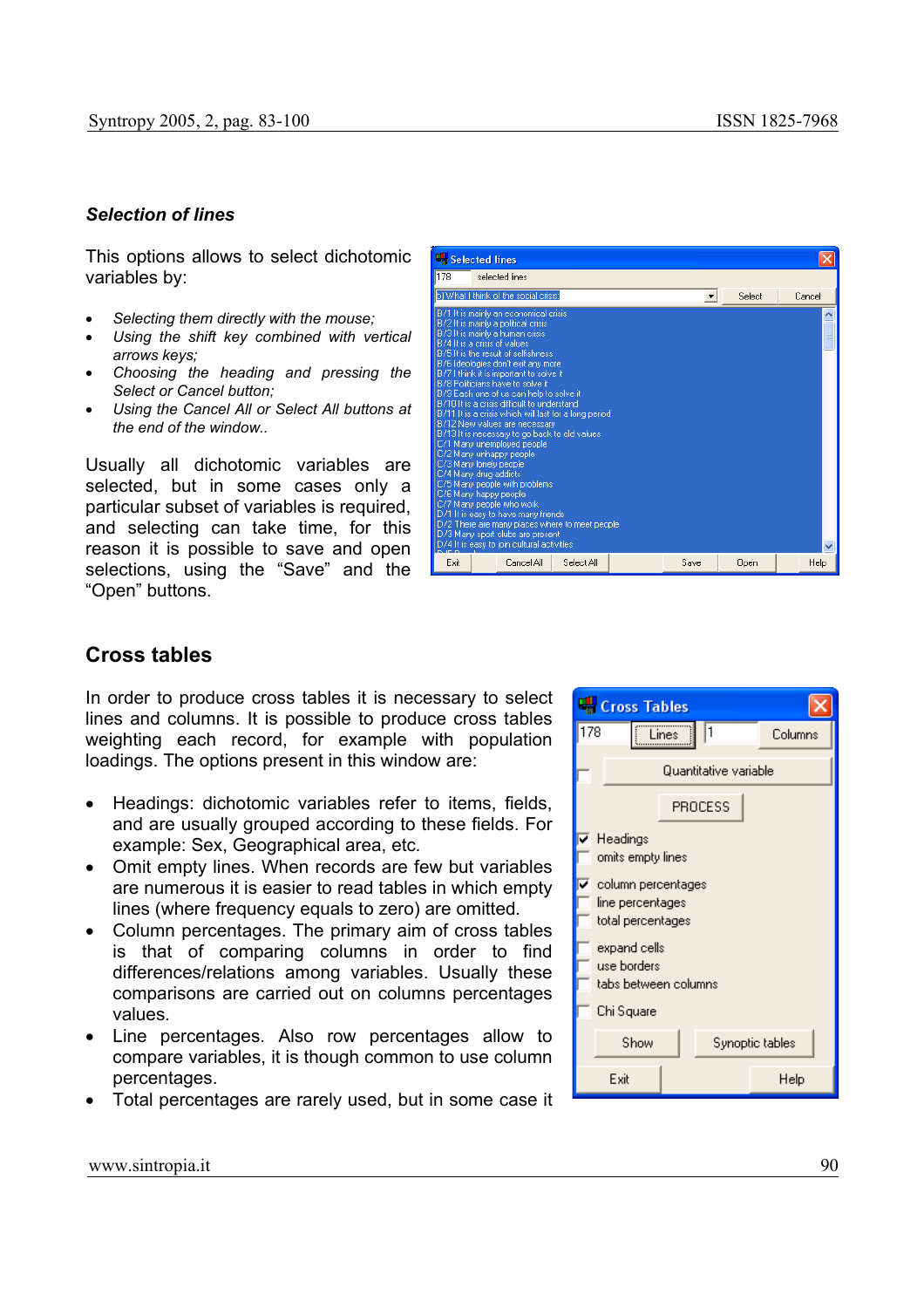might be interesting to compare single cell data with the total value*.*

- When cross tables are produced using a quantitative unit, it might be useful to expand the dimension of the cells*.*
- Enables cells borders using text characters*.*
- Tabulator between columns. When the output will use characters different from courier it can be useful to separate columns using tabulators*.*
- Chi Square. To assess if the difference which has been observed (for example among columns) is meaningful Chi Square index is used. When Chi Square is followed by (\*) the risk of error that we accept stating that a relation is meaningful is less than 5%, when Chi Square is followed by (\*\*) the risk is less than 1%.

Example:

```
col. 1 = Male 
col. 2 = Female 
b) What I think of the social crisis: 
                          1 2 Total<br>24 37 68
B/1 It is mainly an economical 24 37 68
               % Col. 6.63 8.26 8.04 
B/2 It is mainly a political c 168 200 385
                  % Col. 46.41 44.64 45.51 
   Total (records) 362 448 846
```
*This example is taken from the archive "Monteoro" present in Sintropia-DS* 

The first two lines:

$$
col. 1 = Male
$$
  

$$
col. 2 = Female
$$

show the labels of the columns of the table, in this example the first column is relative to males and the second to females.

The heading of the tables follows (headings are stored in the file "*tin-sch.txt*"):

*b) What I think of the social crisis:* 

Then the heading of the columns of the table is shown:  $1 \t 2 \t \text{Total}$ , the meaning of these numbers is found in the first lines where, labels of the columns are listed. Then cell values follow:

|  | B/1 It is mainly an economical | 24    | 37    | 68    |
|--|--------------------------------|-------|-------|-------|
|  | $&$ Col.                       | 6.63  | 8.26  | 8.04  |
|  | B/2 It is mainly a political c | 168   | 200   | 385   |
|  | &co1.                          | 46.41 | 44.64 | 45.51 |

Line labels are truncated, if necessary it is possible to modify them editing the file "*grl-sch.txt*".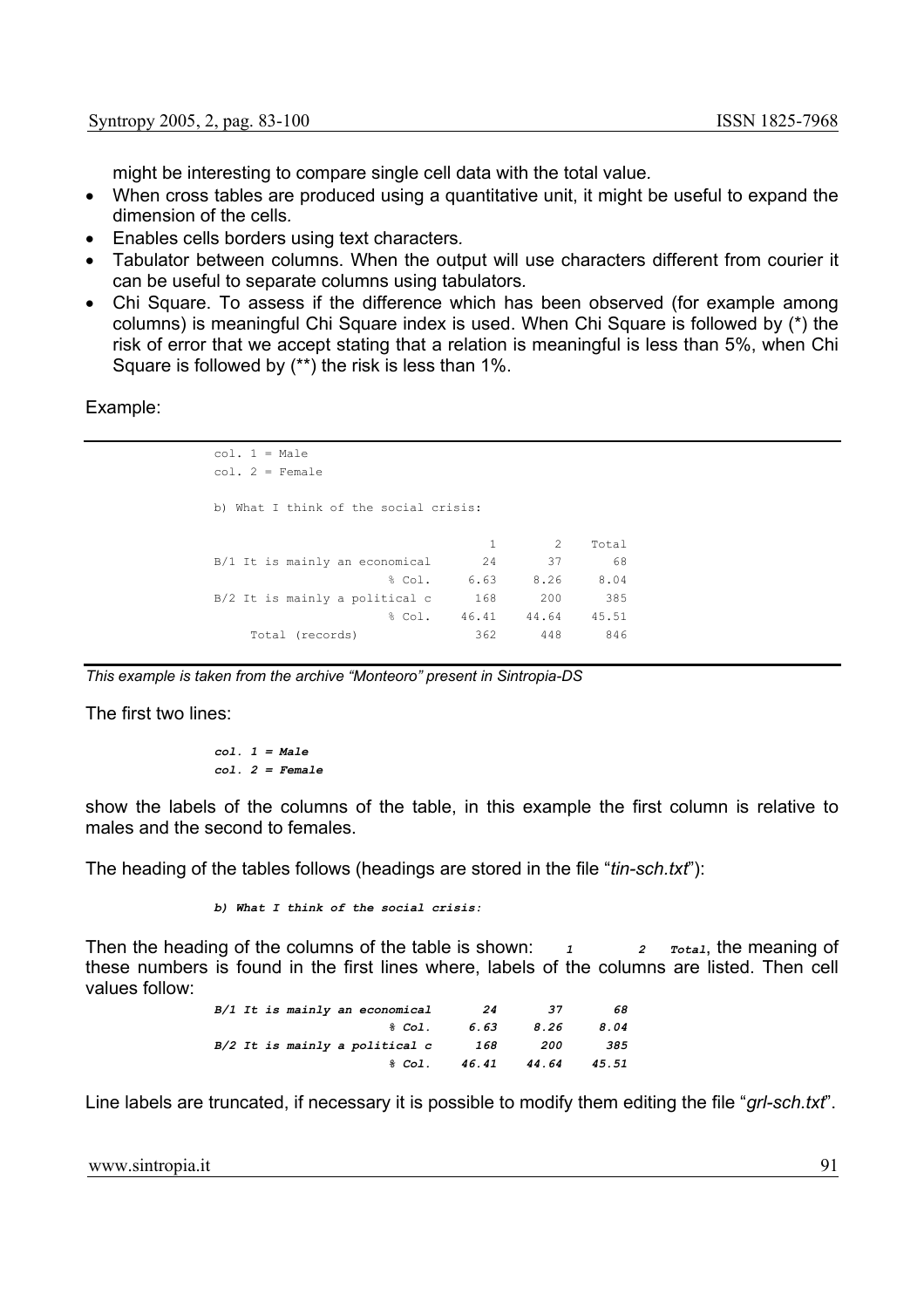The table is closed with a line of totals: *Total (records) 362 448 846*  In parenthesis *(record)* reminds that the total is relative to the number of records. This is important, because when items allow multiple answers summing percentages values toes not add to 100%.

### **Correlation analysis**

Correlations allow to cross each dichotomic variable with all the other dichotomic variables of the form. Correlation tables:

- *Show the typology of each dichotomic variable;*
- *Provide the same information which is found in cross tables, but , in a concise and more immediate way.*

In order to produce correlation tables it is just necessary to select the columns variables and the line variables. Correlations are just a different way to look at cross tables, if you have just processed a cross table you can directly show the results in the form of correlations.



When showing correlations it is possible to omit obvious correlations (dichotomic variables which originate from the same item always show negative correlations) and choose the lowest Chi Square value.

A Chi Square of 3.841 corresponds to a risk of 5%, a Chi Square of 6.635 to a risk of 1% and a Chi Square of 10.827 to a risk of 1/1000. In most book of statistics it is possible to find the Chi Square distribution. If you will ever need to look for other values remember that the dof value (degrees of freedom) is equal to 1.



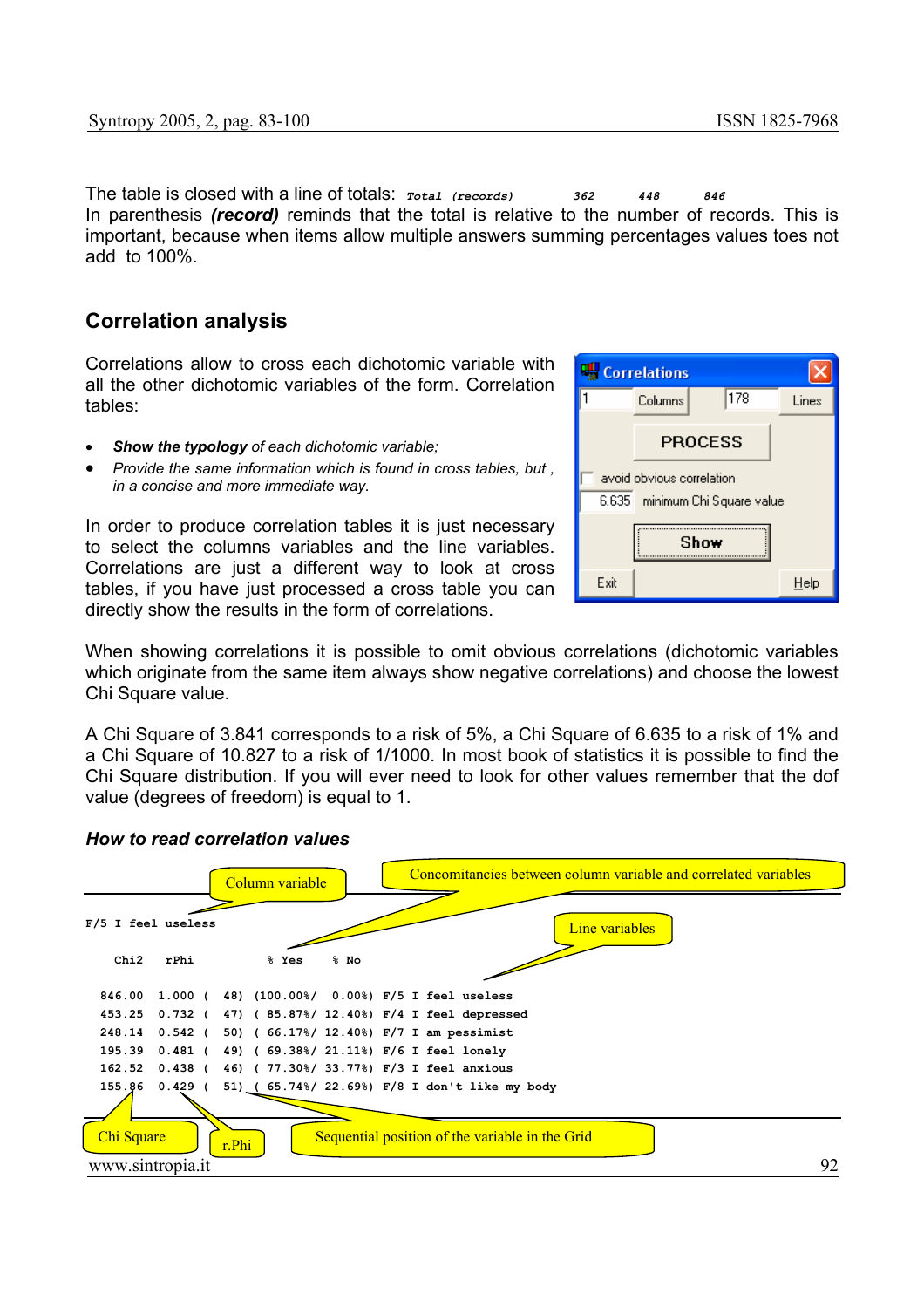The first line shows the label of the column variable, in this case "I feel useless", the following lines show the correlated variables, sorted by strength of the correlation. The first line shows the most correlated variable. As it is possible to see it is a obvious correlation with itself, the correlation value obtain is the highest possible (rPhi = 1.000, Chi Square = number of counted records), concomitances are equal to 100% and discordances to 0%.

The second line shows the correlation among "I feel useless" and "I feel depressed":

 **453.25 0.732 ( 47) ( 85.87%/ 12.40%) F/4 I feel depressed** 

Among the interviewed people which say "I feel useless" 85.87% also say "I feel depressed". Chi Square value is extremely high 435.25 (6.635 is the mark for an error lower than 1%).

#### *Sample dimensions*

When the sample is limited Chi Square values are smaller and it is difficult to obtain statistical significant correlations. Interesting correlations start when the sample is over 100 cases. More cases are used (records), more correlations are found. It is though important to say that when a very high number of cases is used (for example 10,000 subjects) even very minor correlations become significant. It is then important to consider also the strength of the correlation which is provided by rPhi values.

#### *Sample requirements*

In order to study correlations it is necessary to maximize the variability of the information. In other words it is not necessary to use "representative samples", but samples in which the traits distribute equally among the two values of the dichotomic variable (yes/no). For example if we want to study what is correlated to a specific pathology we will need 50% with the pathology and 50% without it. The aim of a correlation study is to find correlations and to specify when and how they exist. It is wrong to think that the aim is that of finding correlations which can be generalized to all the population.

### **Quantitative tables**

For each quantitative variable (lines) the total value, the number of cases, the mean values and the deviation are calculated. For example:

**Column:** 

- **1 TOTAL**
- **2 Male**
- **3 Female**

Quantitative tables  $\overline{\mathsf{x}}$  $\overline{2}$ l1 Line Columns Show Process Exit Help

www.sintropia.it 93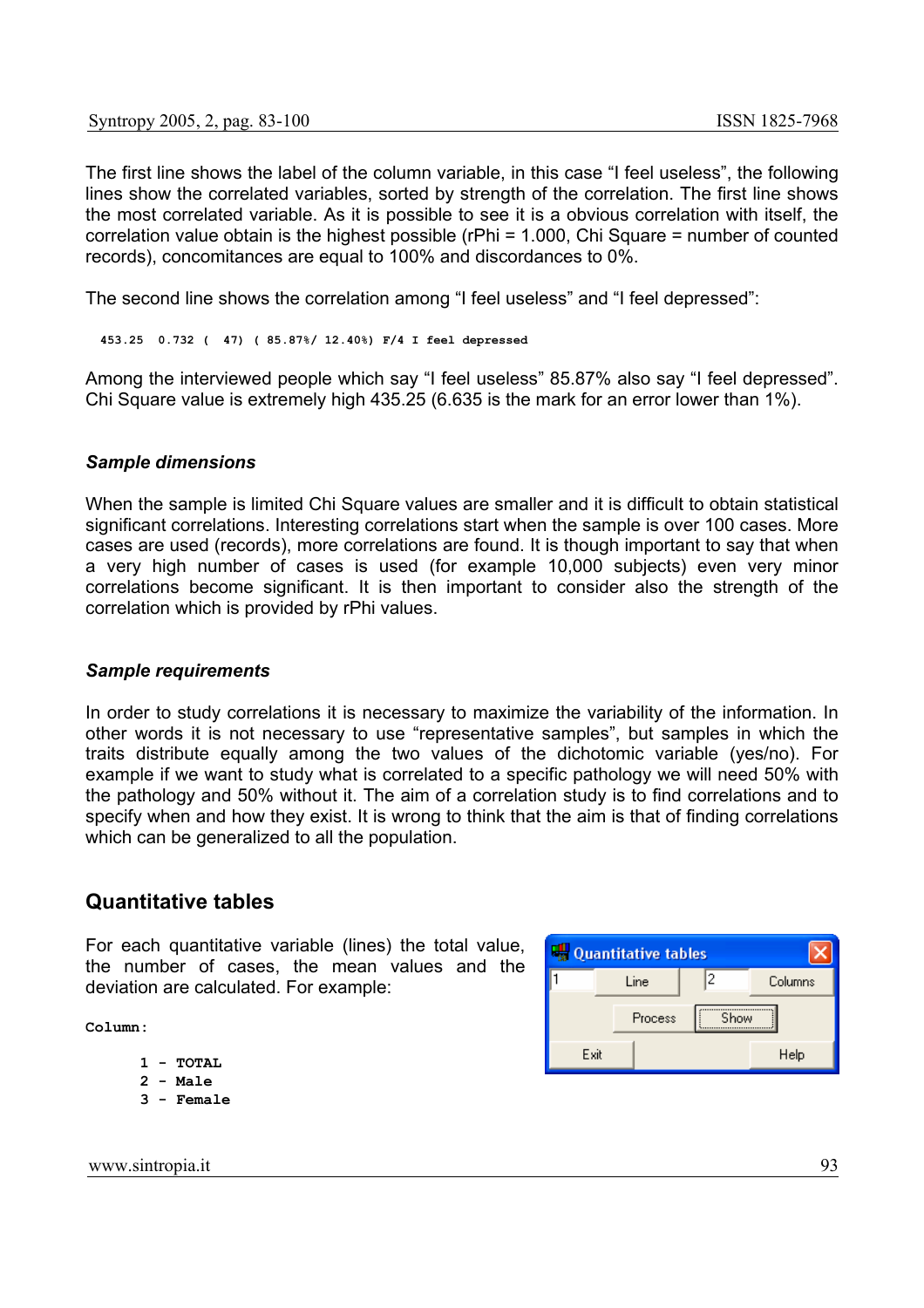| <b>Age :</b>                                         | $\mathbf{1}$ | $\mathcal{P}$ | 3     |
|------------------------------------------------------|--------------|---------------|-------|
| $Total$                                              | 14105        | 6101          | 7372  |
| $\texttt{Cases} \dots \dots \dots \dots \dots \dots$ | 846          | 362           | 448   |
| Average on total:                                    | 16.67        | 16.85         | 16.46 |
| Average on cases:                                    | 16.67        | 16.85         | 16.46 |
| Deviation                                            | 1.65         | 1.73          | 1.51  |

# **Fast analyses and factor analysis**

Sintropia-DS dichotomic data analyses optimize the use of computer binary structures, in this way it is possible to produce instant analyses (fast analyses) even when working with archives of millions of records (in this free version the limit is set to 500,000 records).

In order to activate fast analyses it is necessary to copy the dichotomic grid using the first option "Grid – dichotomic variables", and use the option "Prepare fast analyses data-base" each time data or grid are updated or changed. Once the grid is ready and data-base updated it is possible to:

- 1. **select records**. This section allows to select records just choosing the dichotomic variables as searching conditions*.*
- 2. produce **frequency distributions**. This window is practically identical to the one discussed in "Data analyses", the only difference is that there is no "PROCESS" button and results are immediately shown*.*
- 3. **Cross tables and correlations**. Cross tables and correlations are now united in the same window, as they are different ways to see the same data analysis*.*
- 4. **Reports**. It is possible to organize standard queries and tables, and select them from a list*.*
- 5. **Factory analysis and cluster analysis**. This window allows to group variables on the basis of their reciprocal correlations. These variables are then used to group records in homogeneous groups (clusters)*.*
- 6. **Lists**. Selected records can be outputted in the form of lists*.*

![](_page_11_Picture_12.jpeg)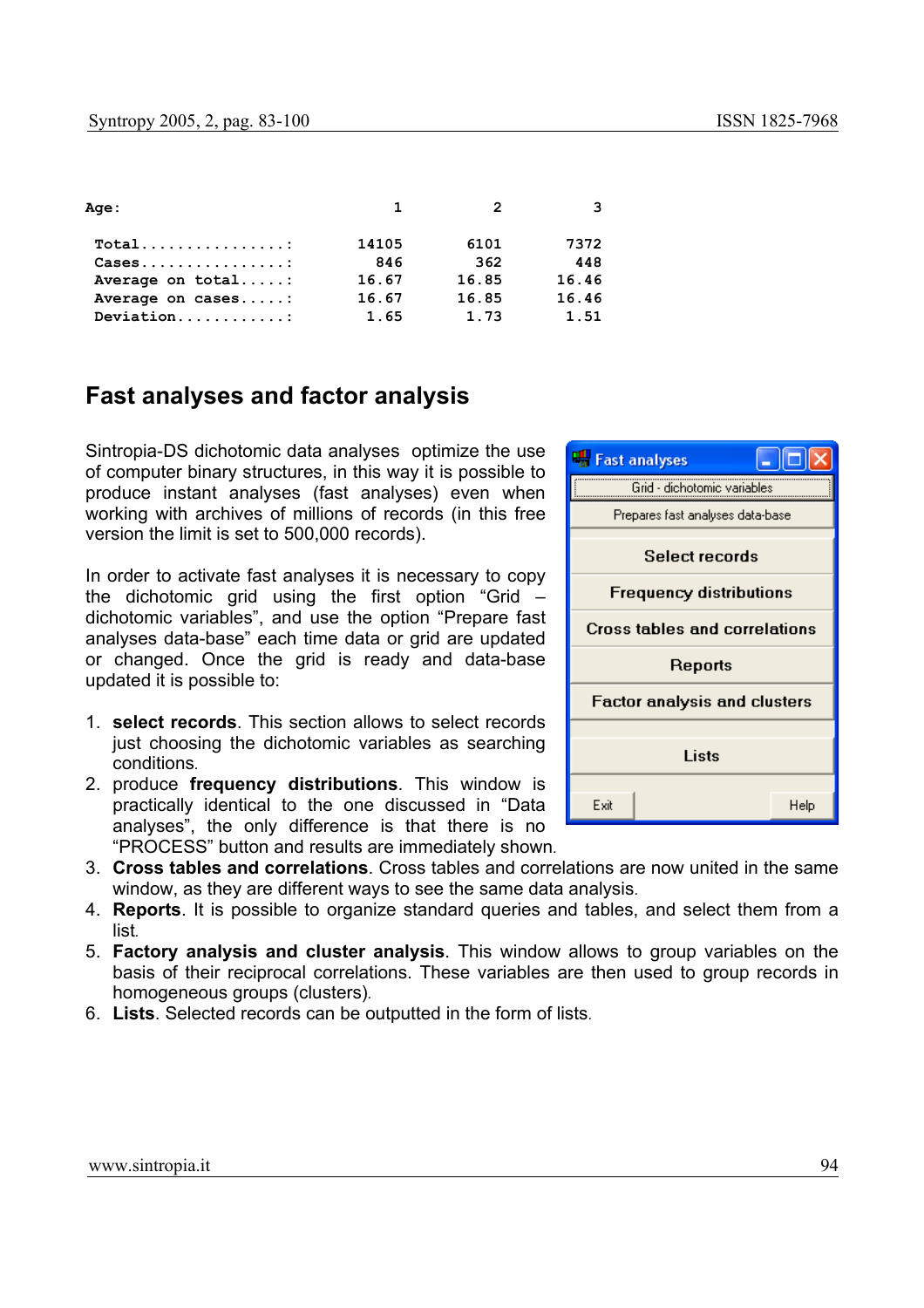### **Grid – dichotomic variables**

The first time you enter the fast analyses it is necessary to copy the grid. Usually fast analyses are used more to produce correlation tables and factor analyses. This means that labels used in "Fast analyses" can have lengths up to 65 characters which are very easy to read. In fast analyses the file with the grid is named "*grl-dat.txt*" and the file with the headings "*tin-dat.txt*".

Quantitative, territorial, date and pointer variables can also be used in fast analyses, but they are not necessary.

Pointer variables are required only in those cases in which the data structure is divided among more archives with different statistical units.

| Variable definition                                                                  |                                          |                       |      |
|--------------------------------------------------------------------------------------|------------------------------------------|-----------------------|------|
|                                                                                      | 1) dichotomic variables:                 |                       |      |
| Copy grid                                                                            |                                          |                       |      |
| Modify grid                                                                          | Diagnostics                              | Show numbers of lines |      |
| Modify headings                                                                      |                                          | Checks headings       |      |
| 2) quantitative variable: _<br>Modify quantitative grid<br>3) territorial variables: |                                          |                       |      |
|                                                                                      | Create the list of territorial variables |                       |      |
| Edit the list of territorial variables                                               |                                          |                       |      |
| 4) date variables:                                                                   |                                          |                       |      |
| Create the list of date variables                                                    |                                          |                       |      |
| Edit the list of date variables                                                      |                                          |                       |      |
| 5) pointer variables:                                                                |                                          |                       |      |
| Create an empty file for pointers                                                    |                                          |                       |      |
| Edit pointers information                                                            |                                          |                       |      |
| Exit                                                                                 |                                          |                       | Help |

### **Prepare fast analyses data-base**

In this section the fast analyses database is prepared. Usually only dichotomic variables are present, but if quantitative, territorial or date variables exist it is necessary to select the variable which will be used in fast analyses. Once you have selected the variables (if necessary) just press the button "Prepares data file". It is also

| Prepares fast analyses |                 |      |
|------------------------|-----------------|------|
| Prepares data file     | Added variables |      |
| Quantitative variable: | Inot defined    |      |
| Territorial variable:  | not defined     |      |
| Date variable:         | not defined     |      |
| Pointer variable:      |                 |      |
| Exit                   |                 | Help |

possible to create new variables (Added variables) as the result of conditions entered on one or more original variables.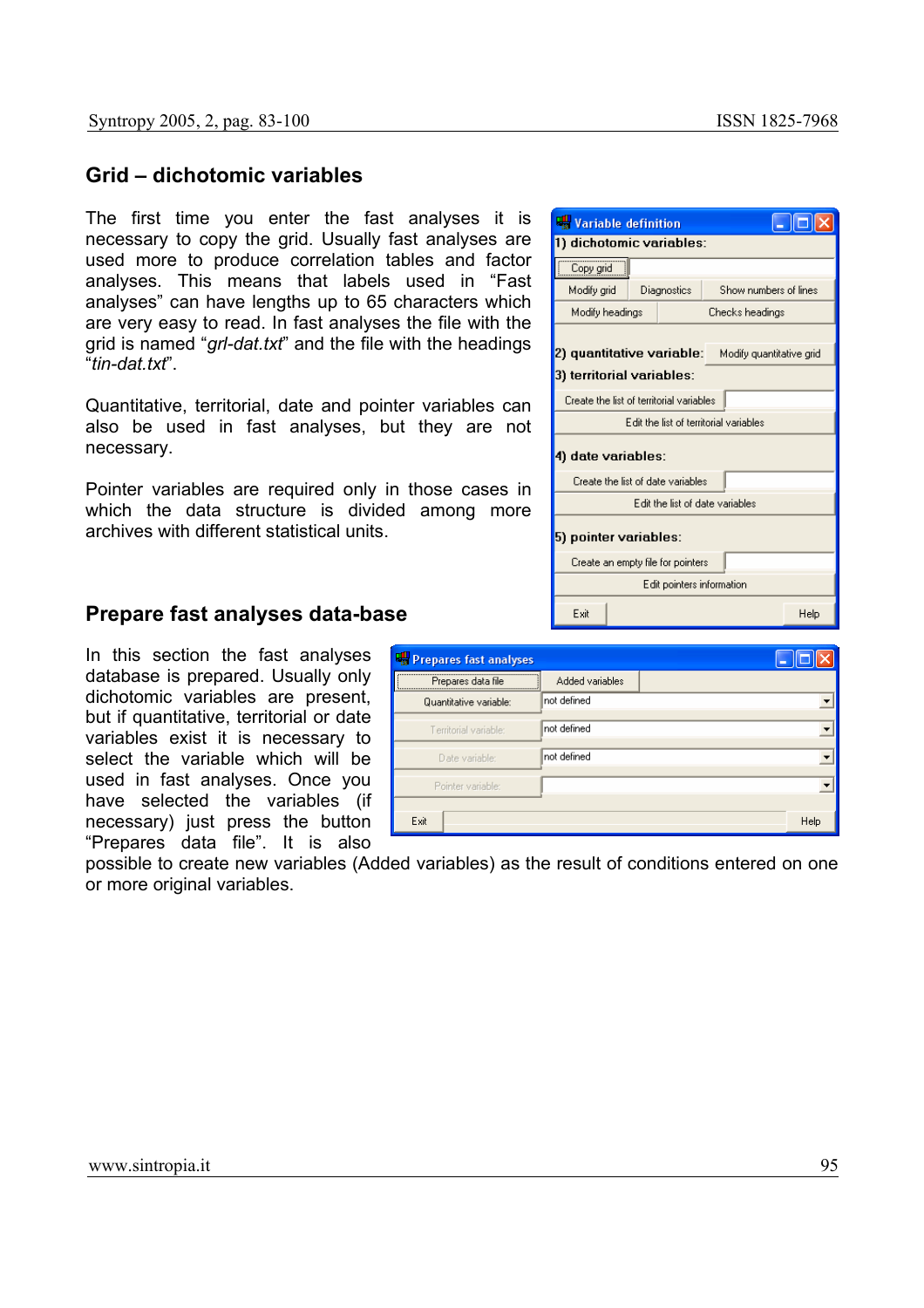### **Select records**

Start with the button "All records selected", so that you know from which situation you are starting selecting records.

Just selecting the dichotomic variable you need and choose if you want to perform an AND, OR or NOT search.

When you choose AND, among the records which are already active, only the records which show the variable which you have selected will be left active. When you choose OR the records which show the selected

| Select records<br>All records selected<br>b) What I think of the social crisis:                                                                                                                                                                                                                                                                                                                                                                                                                                                                                                                                                                                                                                                             |                      |                  |     |                |     |      |
|---------------------------------------------------------------------------------------------------------------------------------------------------------------------------------------------------------------------------------------------------------------------------------------------------------------------------------------------------------------------------------------------------------------------------------------------------------------------------------------------------------------------------------------------------------------------------------------------------------------------------------------------------------------------------------------------------------------------------------------------|----------------------|------------------|-----|----------------|-----|------|
| B/1 It is mainly an economical crisis<br>B/2 It is mainly a political crisis<br>B/3 It is mainly a human crisis<br>B/4 It is a crisis of values<br>B/5 It is the result of selfishness<br>B/6 Ideologies don't exit any more<br>B/7 I think it is important to solve it<br>B/8 Politicians have to solve it<br>B/9 Each one of us can help to solve it<br>B/10 It is a crisis difficult to understand<br>B/11 It is a crisis which will last for a long period<br>B/12 New values are necessary<br>B/13 It is necessary to go back to old values<br>C/1 Many unemployed people<br>C/2 Many unhappy people<br>C/3 Many lonely people<br>C/4 Many drug-addicts<br>C/5 Many people with problems<br>C/6 Many happy people<br>0r<br>Not.<br>And |                      |                  |     |                |     |      |
| not defined                                                                                                                                                                                                                                                                                                                                                                                                                                                                                                                                                                                                                                                                                                                                 | Map                  | selects manually | And | 0r             | Not |      |
| not defined                                                                                                                                                                                                                                                                                                                                                                                                                                                                                                                                                                                                                                                                                                                                 | Start: (dd/mm/yyyy): | end:             | And | n <sub>r</sub> | Not |      |
| not defined                                                                                                                                                                                                                                                                                                                                                                                                                                                                                                                                                                                                                                                                                                                                 | Quantitative, from:  | to:              | And | 0r             | Not |      |
| Exit                                                                                                                                                                                                                                                                                                                                                                                                                                                                                                                                                                                                                                                                                                                                        |                      |                  |     |                |     | Help |

variable will be added to the already active records. When you choose NOT all the records which show the selected variable will be canceled from the already active records.

### **Frequency distributions, cross tables and correlation tables**

Frequency distributions, cross tables and correlations are produced using windows which are totally similar to those seen in "Data analyses" the only difference is that there is no "Process" button.

## **Factory analysis**

Factor analysis is capable of revealing patterns and structures responsible for the observed single relations. In short, the purpose of factor analysis is to find a new set of variables, fewer in number than the original variables, which express that which is common among the original variables. In medium-large size studies thousands of significant correlations are obtained. When analyzing this large amount of relations it is difficult to find the underlying structures. Factor analysis solves this problem by creating new variables that are not correlated (factorial axes) and for which we know the correlation with the original variables. Factorial axes have the property of not being correlated and therefore each axis intersects the other axes at point 0, at a right angle. This

![](_page_13_Picture_12.jpeg)

results in a Cartesian space that has as many dimensions as there are factorial axes. The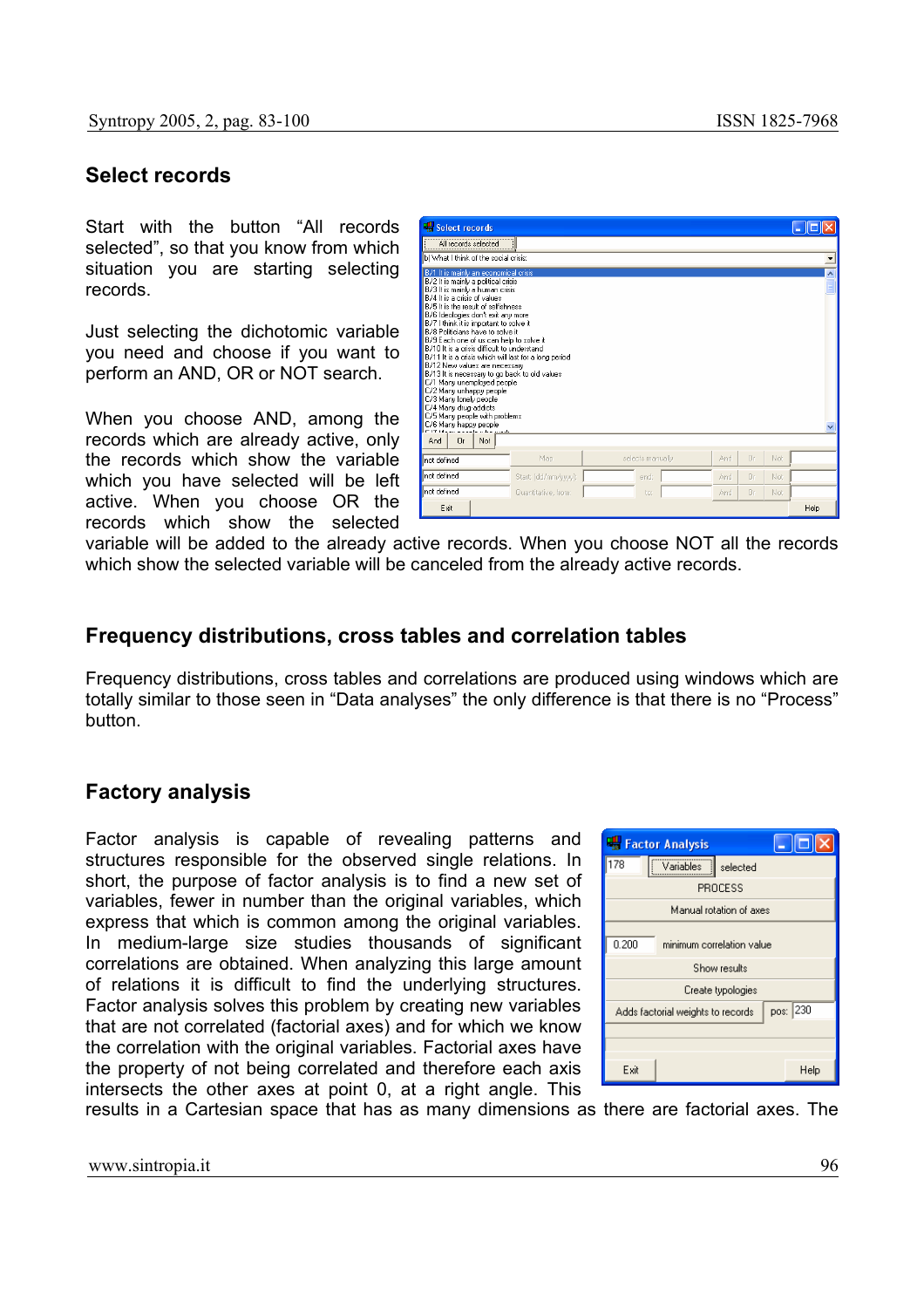#### Syntropy 2005, 2, pag. 83-100 ISSN 1825-7968

correlation between the original variables and the factorial axes are used as factorial coordinates. In this way, by intersecting any two factorial axes, it is possible to place every variable on a diagram.

![](_page_14_Figure_3.jpeg)

The representation of the original variables on factorial planes permits to delineate structures of variables which are coherent among themselves. These structures are called "factors", as they identify (in general) the "conceptual factors" which describe the phenomena under study.

The geometrical view of factor axes introduces an important topic of factor analysis which is rotation.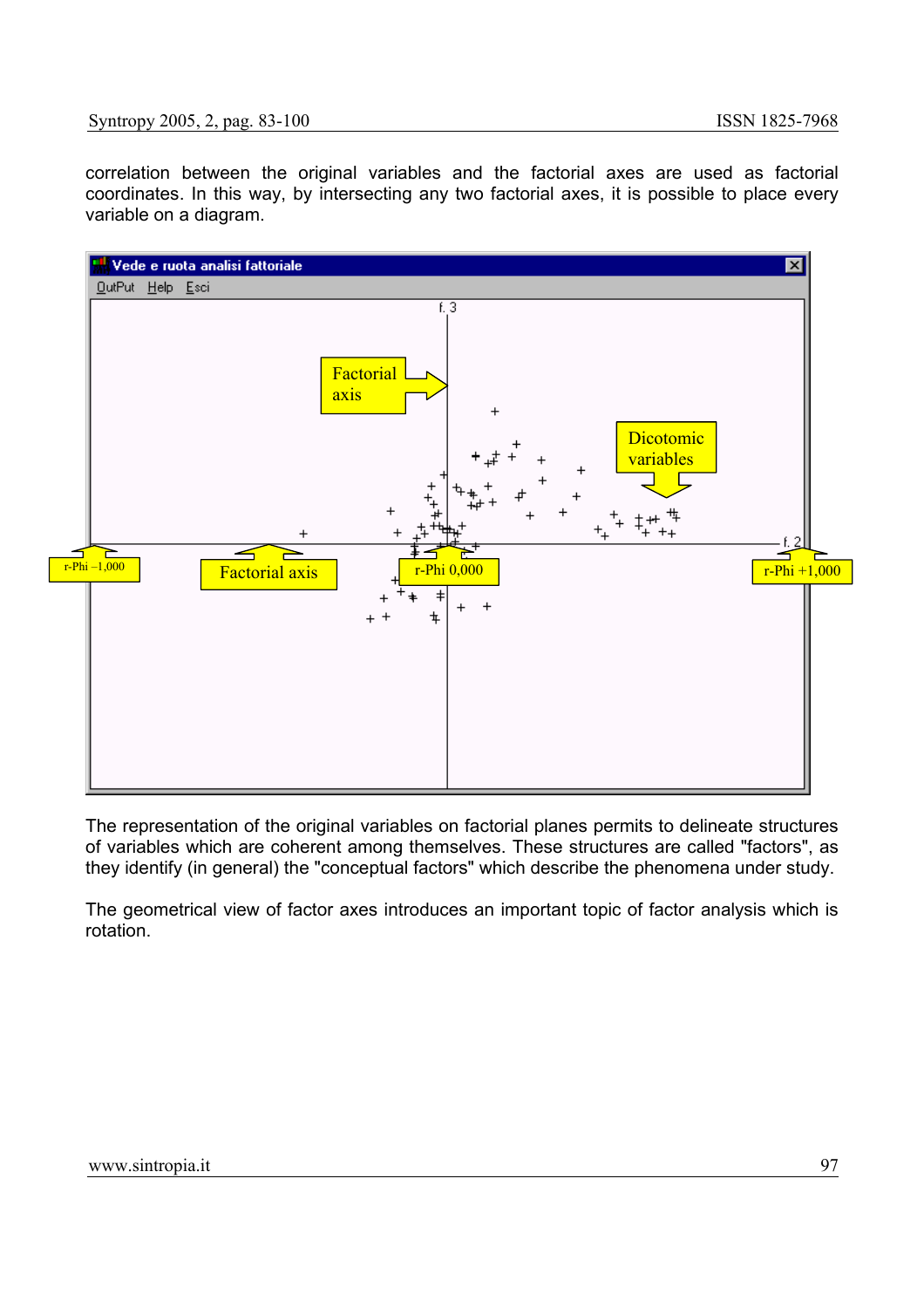As it is possible to see:

the structures detected by the two yellow arrows at the right are not correlated (they form a 90° angle) but their projection on the horizontal axis coincide (red arrows). In the same way variables that are seen close together on the factorial plane might be at a 90° angle (therefore not correlated) when using another factorial axis. If the factorial planes are rotated in such a way that factorial structures tend to coincide with factorial axis the risk of seeing together variables which are not

![](_page_15_Figure_4.jpeg)

correlated is reduced and usually solved. It is therefore necessary to rotate factor axis before reading factor results. Only after rotation the reading of factor results can be considered

In order to rotate axes choose the "rotate button" which will show the intersection for factor 1 (f.1) and factor 2 (f.2). To increase factor axis click with the left button of the mouse on (f.1) or (f.2) to decrease the factor axis click on the opposite side of the axis. To rotate factors click on the point which you want to rotate on the horizontal axis. It is important to check all the intersections among factors as the automatic rotation which is performed often misses structures which instead should be placed on the axes. Once you have ended rotating factors it is possible to show the results.

![](_page_15_Figure_7.jpeg)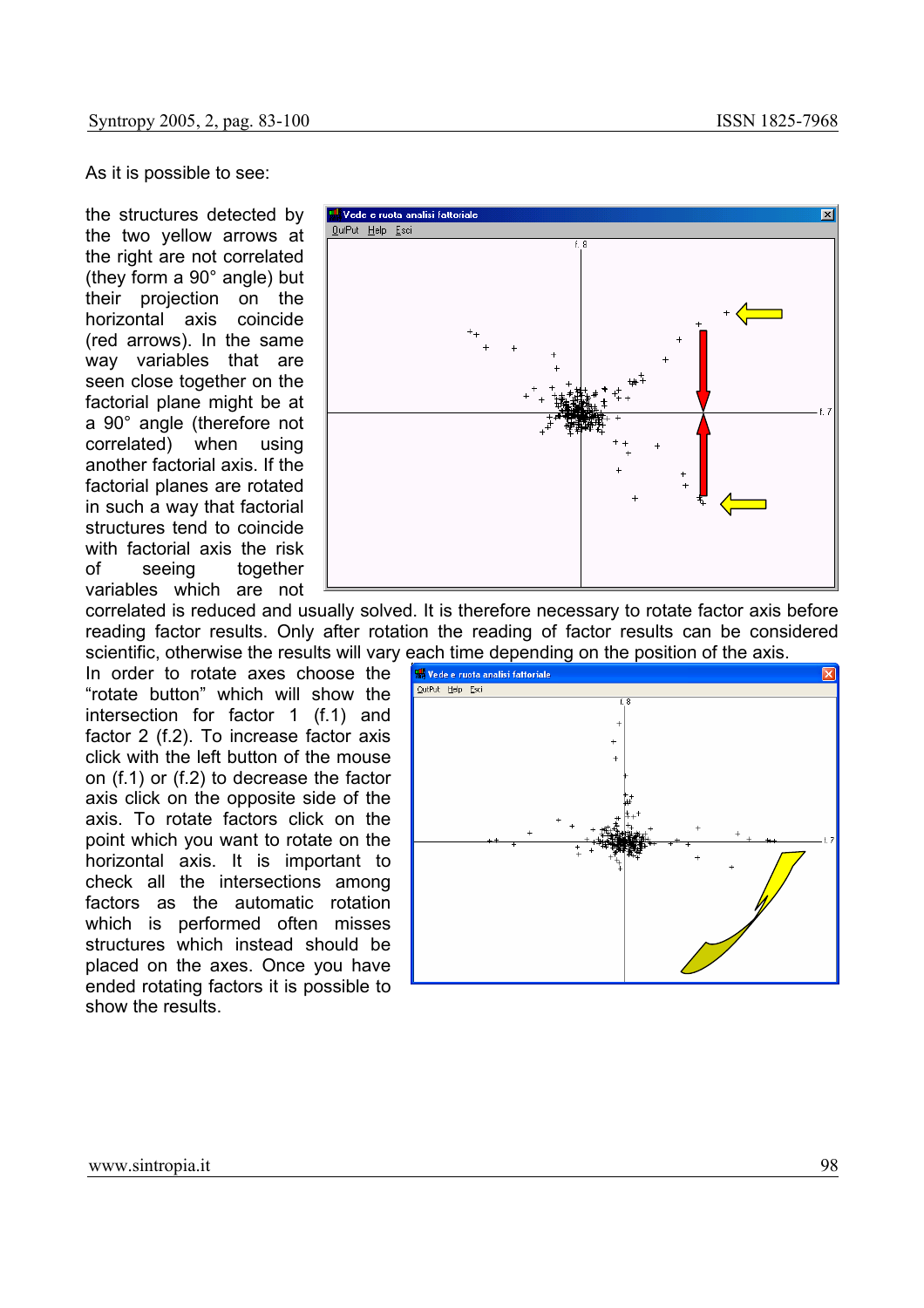Factor analysis results are divided into:

- 1. variance of factors;
- 2. variance of variables;
- 3. factors;

Usually the attention is focused on the third point, the correlation among dichotomic variables and factor axes, but let us describe also the other 2 points:

**------- VARIANCE OF FACTORS --------** 

Fat. 1: 0.506 Fat. 2: 0.178 Fat. 3: 0.174 Fat. 4: 0.142

The sum of the variance of factors is set to 1. In this example the first factor contains more than 50% of the variance explained by factors.

**-------- VARIANCE OF VARIABLES ------**  123 - 0.674 N/11 I am not spontaneous 60 - 0.646 H/4 My father is very affectionate 134 - 0.643 P/1 It is a couple 47 - 0.633 F/4 I feel depressed 69 - 0.630 H/13 My family is very affectionate 16 - 0.628 C/3 Many lonely people 36 - 0.626 E/8 I watch a lot of TV 61 - 0.625 H/5 I trust my mother 4 - 0.621 B/4 It is a crisis of values

It is important to remember that the technique used in Sintropia-DS (Common factor analysis) uses only the common part of variance (covariance) and therefore only part of the variance of each variable is translated into factors.

Common factor analysis treats the system as an "open system", it finds factors by using the common part between the variables (covariance). The solution in common factors results in two spaces: the factorial space of the common factors, and the space of the single factors (the part of each variable which is not explained by common correlations).

**General variance: 0.570** 

Tells how much of the original variance is explained by common factors.